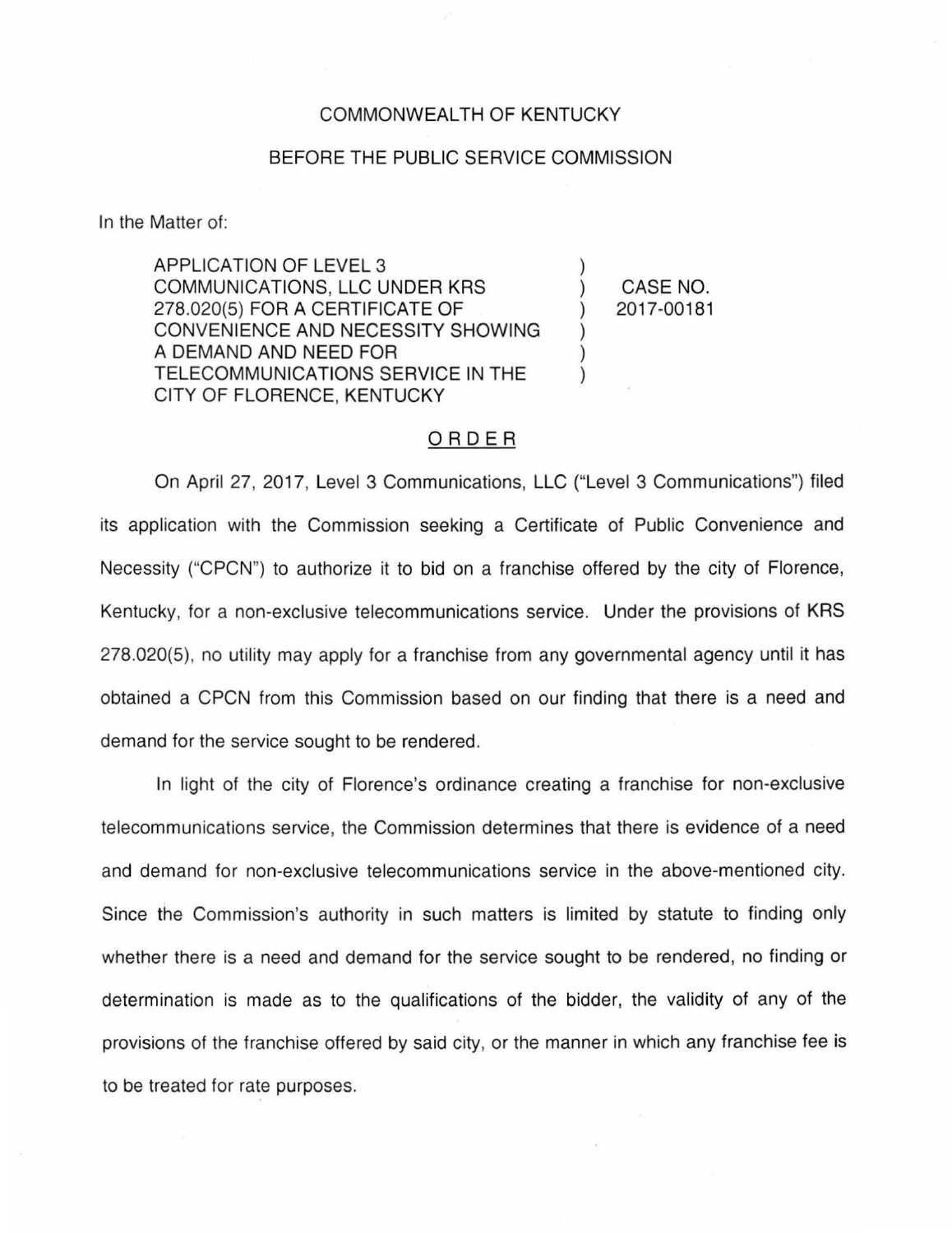IT IS THEREFORE ORDERED that:

1. Level 3 Communications is granted a CPCN that authorizes it to bid on a franchise offered by the city of Florence, Kentucky, for a non-exclusive telecommunications service.

2. If Level 3 Communications is not the successful bidder, Level 3 Communications shall, within ten days of the award of the franchise at issue, file with the Commission a written notice stating that Level 3 Communications was not the successful bidder.

3. If Level 3 Communications is the successful bidder, Level 3 Communications shall, within ten days of the award of the franchise at issue, file with the Commission a copy of the executed franchise agreement and a statement disclosing the amount of the initial franchise fee.

4. If Level Communications is the successful bidder, Level Communications shall, within ten days of an increase or decrease in the amount of the initial franchise fee set forth in the franchise agreement, file with the Commission documentation setting forth the revised fee.

5. Any documents filed pursuant to ordering paragraphs 2, 3, or 4 of this Order shall reference the number of this case and shall be electronically submitted via the Commission's electronic Tariff Filing System.

6. This Order shall not be construed as granting a CPCN to construct utility facilities in said city.

-2- Case No. 2017-00181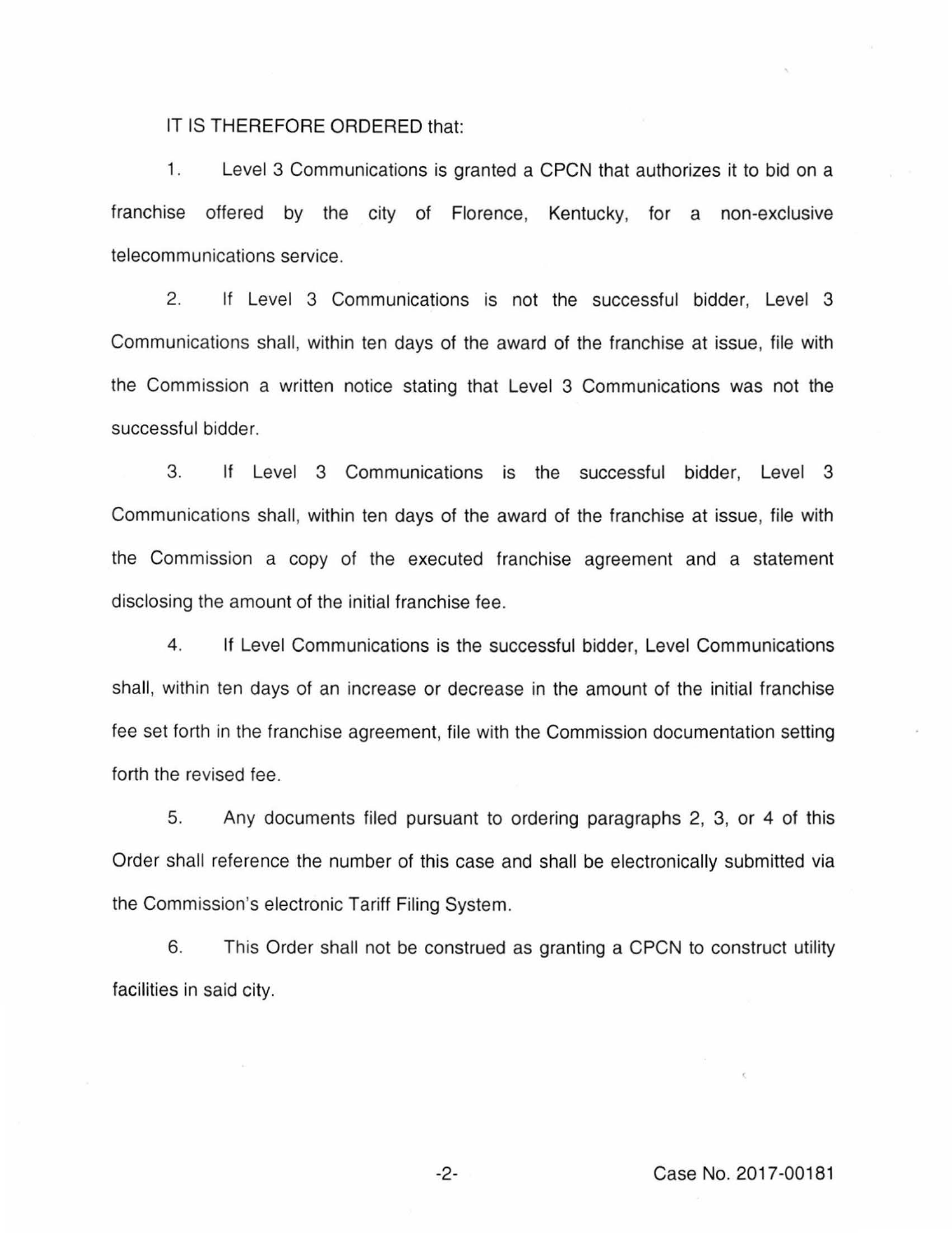By the Commission



**ATTEST:** Mathews- $\boldsymbol{\mathsf{h}}$ 

**Executive Director** 

Case No. 2017-00181